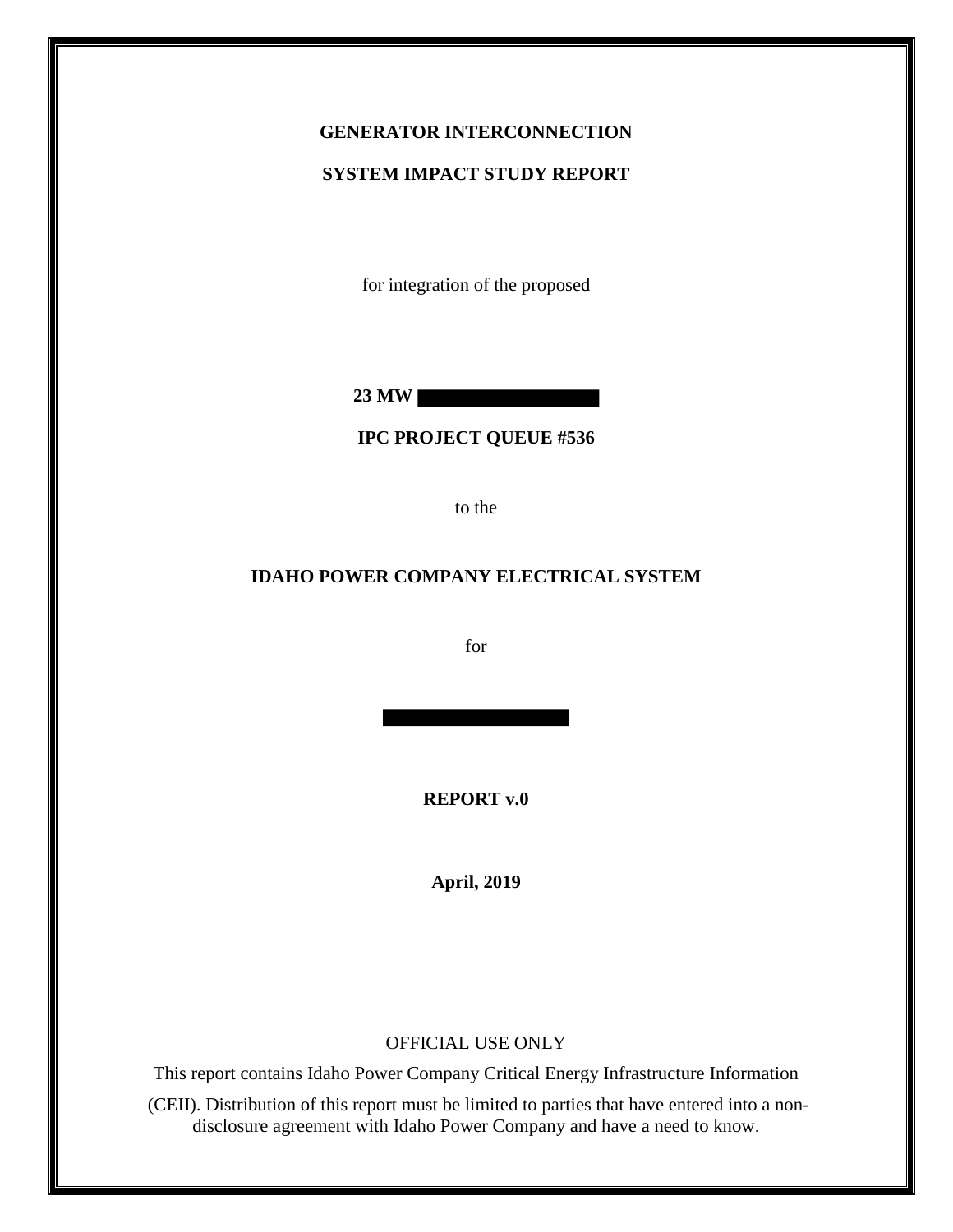# **Revision History**

| Date      | <b>Revision</b>   Initials |    | <b>Summary of Changes</b>        |
|-----------|----------------------------|----|----------------------------------|
| 4/10/2019 |                            | AV | SISR GI $#536 -$ Original issue. |

23 MW

System Impact Study Report i

OFFICIAL USE ONLY

This report contains Idaho Power Company Critical Energy Infrastructure Information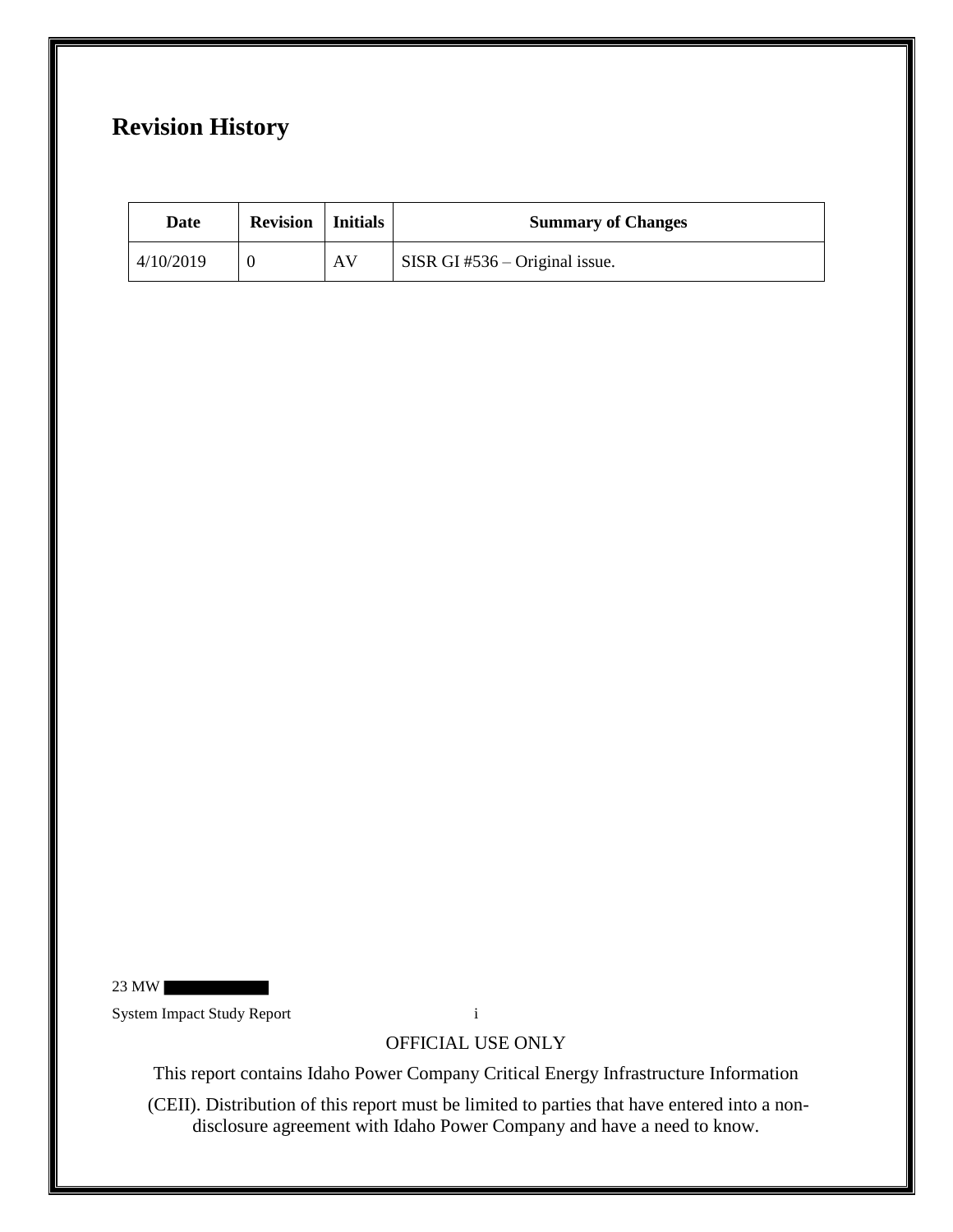# **Table of Contents**

| 1.0     |                                                                             |
|---------|-----------------------------------------------------------------------------|
| 2.0     |                                                                             |
| 3.0     |                                                                             |
| 4.0     |                                                                             |
| 5.0     |                                                                             |
| 6.0     |                                                                             |
| 7.0     |                                                                             |
| 8.0     |                                                                             |
| 9.0     |                                                                             |
| 10.0    |                                                                             |
| 11.0    |                                                                             |
| 12.0    |                                                                             |
| 13.0    |                                                                             |
|         |                                                                             |
| $A-1.0$ |                                                                             |
| $A-2.0$ |                                                                             |
| $A-3.0$ |                                                                             |
| $A-4.0$ |                                                                             |
| $A-5.0$ | <b>WECC Coordinated Off-Nominal Frequency Load Shedding and Restoration</b> |

23 MW

System Impact Study Report ii

### OFFICIAL USE ONLY

This report contains Idaho Power Company Critical Energy Infrastructure Information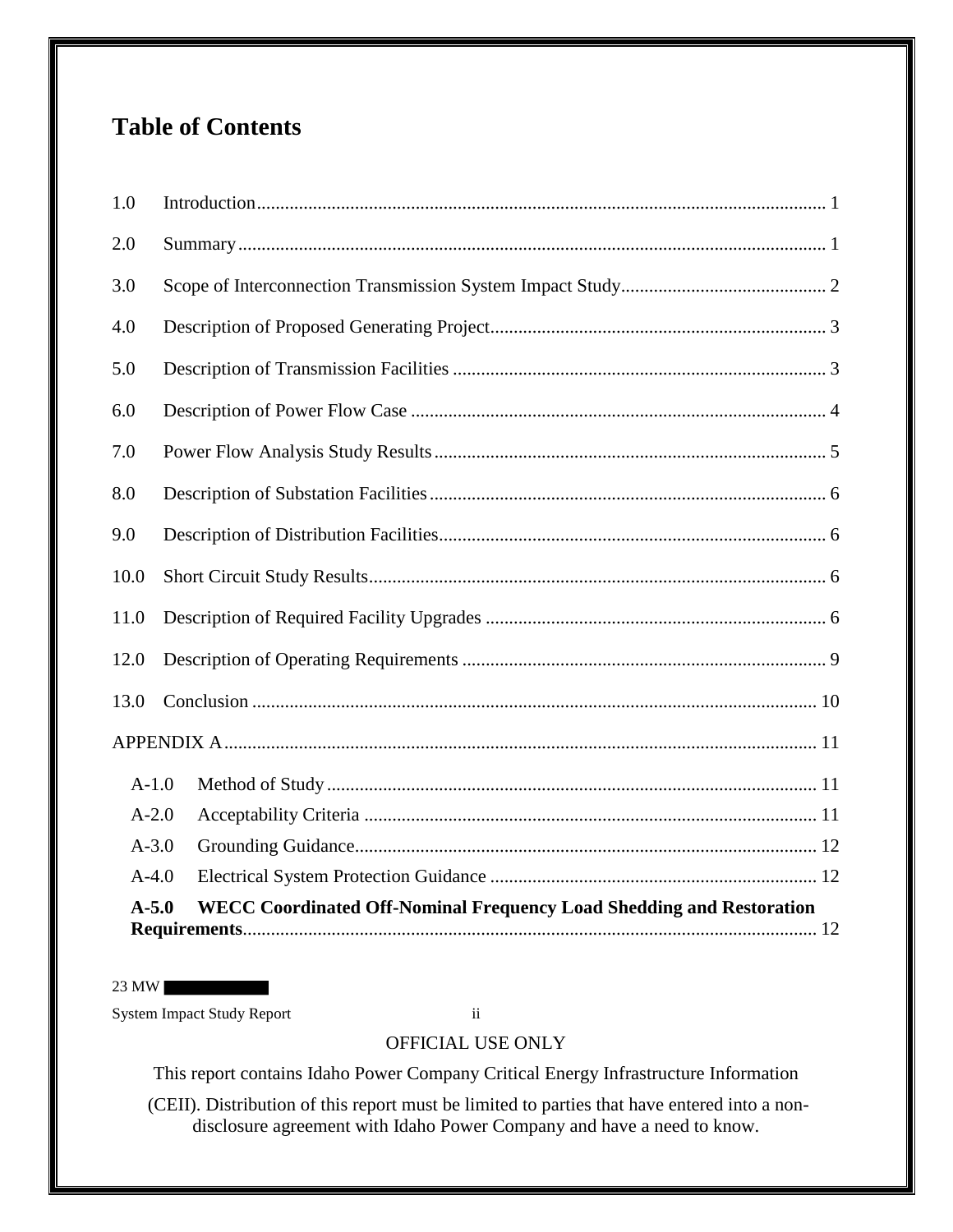| $R-1$ 0 |  |
|---------|--|

23 MW

System Impact Study Report iii

OFFICIAL USE ONLY

This report contains Idaho Power Company Critical Energy Infrastructure Information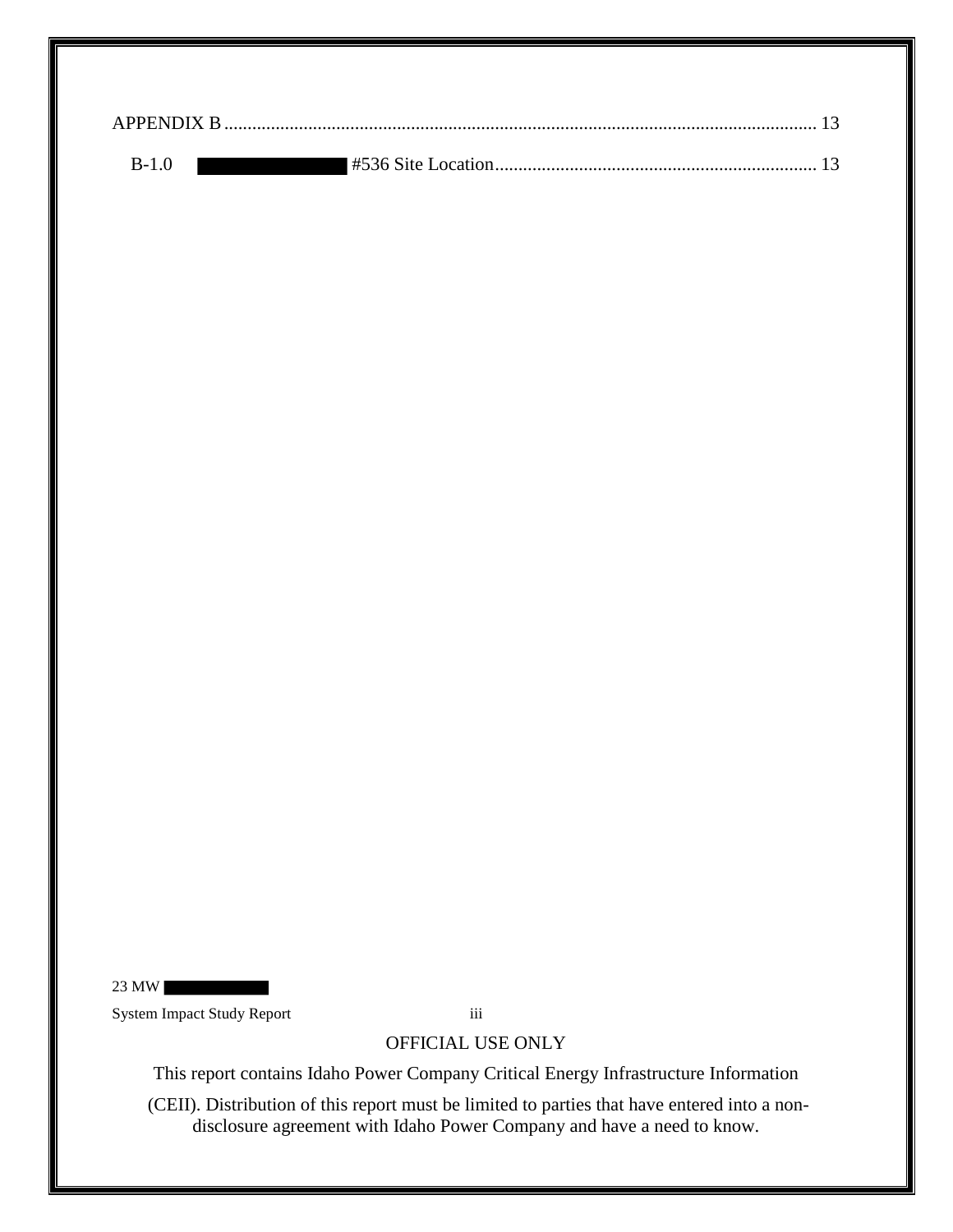# **List of Tables**

|--|--|--|

# **List of Figures**

23 MW

System Impact Study Report iv

## OFFICIAL USE ONLY

This report contains Idaho Power Company Critical Energy Infrastructure Information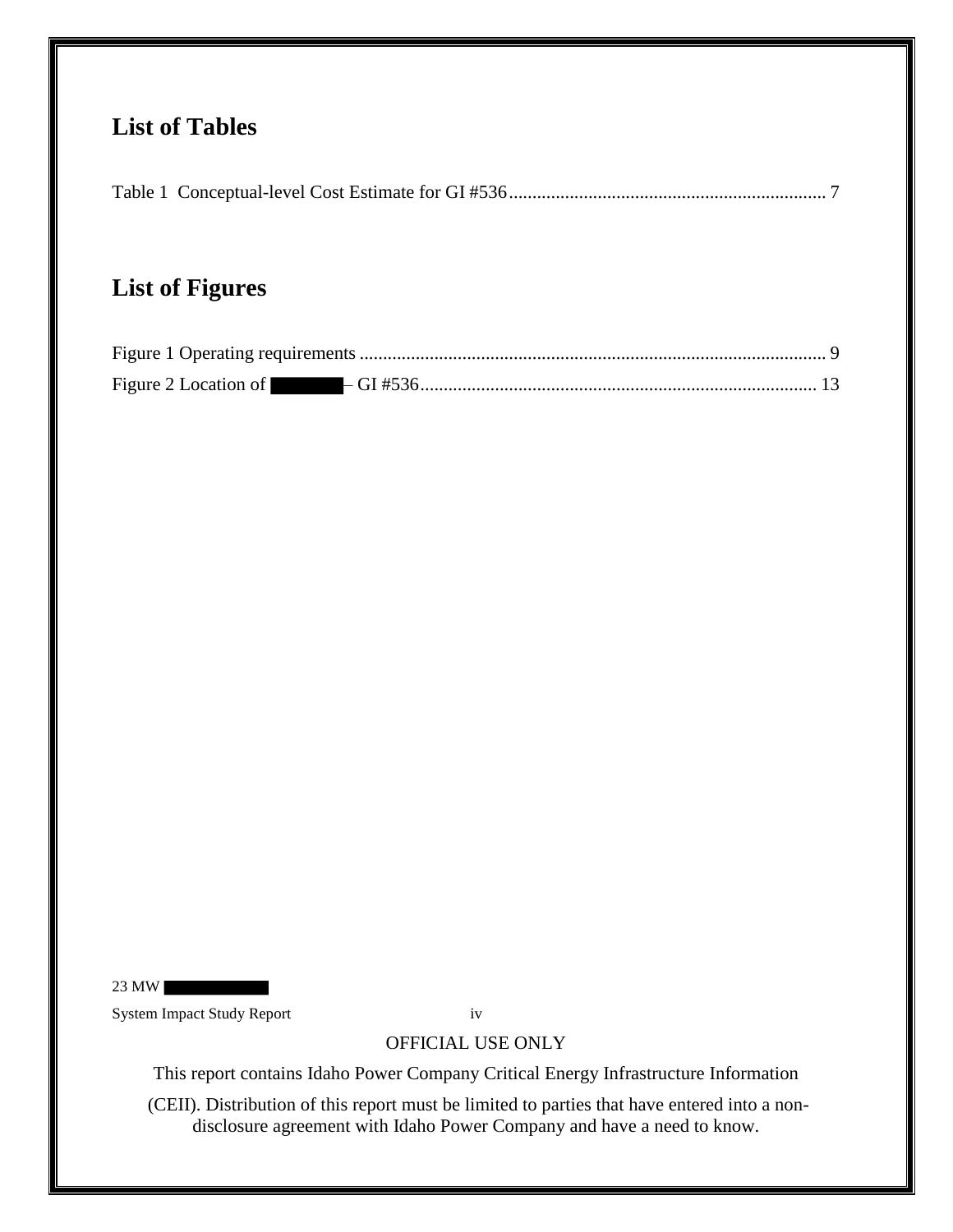#### **1.0 Introduction**

has contracted with Idaho Power Company (IPC) to perform a Generator Interconnection System Impact Study for the integration of the proposed 23 MW (the Project). The Project is located in IPC's Western Region along in Malheur County, Oregon (See Figure 1: Location

of – GI # 536 in Appendix B). The Project is Generation Interconnect (GI) queue number 536 (GI #536).

The Project has applied to connect to the IPC transmission system for an injection of 23 MW at a single Point of Interconnection (POI) at a 69-kV voltage. The POI is located at

. The POI is on IPC's Hope Junction (HPJN) – Harper Junction (HRPJ) 69-kV line approximately from the VALE station.

This report documents the basis for and the results of this System Impact Study for the GI #536 Generation Interconnection Customer. The report describes the proposed project, the determination of project interconnection impact and estimated costs for integration of the Project to the Idaho Power System. This report satisfies the System Impact Study requirements of the Idaho Power Tariff.

#### **2.0 Summary**

The system impact of interconnecting the 23 MW 69-kV line was evaluated.

The Project will be required to control voltage in accordance with a voltage schedule as provided by Idaho Power Grid Operations. Therefore, GI #536 will be required to install a plant controller for managing the real and reactive power output of the 23 MW inverter array at the project POI.

Generator interconnection service, either as an Energy Resource or a Network Resource, does not in any way convey any right to deliver electricity to any specific customer or point of delivery.

The total preliminary cost estimate to interconnect the to the IPC's HPJN -HRPJ 69-kV line is \$18,734,824, and includes the following tasks:

- Transmission upgrades
	- o Move approximately 2 miles of the Willis Tap Caldwell 138 kV line from the shared Langley – Caldwell 230 kV structures near Caldwell. Utilize the old Caldwell – Lansing 69 kV right of way of the re-located line.
- Subtransmission upgrades
	- $\circ$  Rebuild approximately 8.4 miles of the Vale Sage 69 kV line using (or equivalent) conductor.

23 MW

System Impact Study Report 1

### OFFICIAL USE ONLY

This report contains Idaho Power Company Critical Energy Infrastructure Information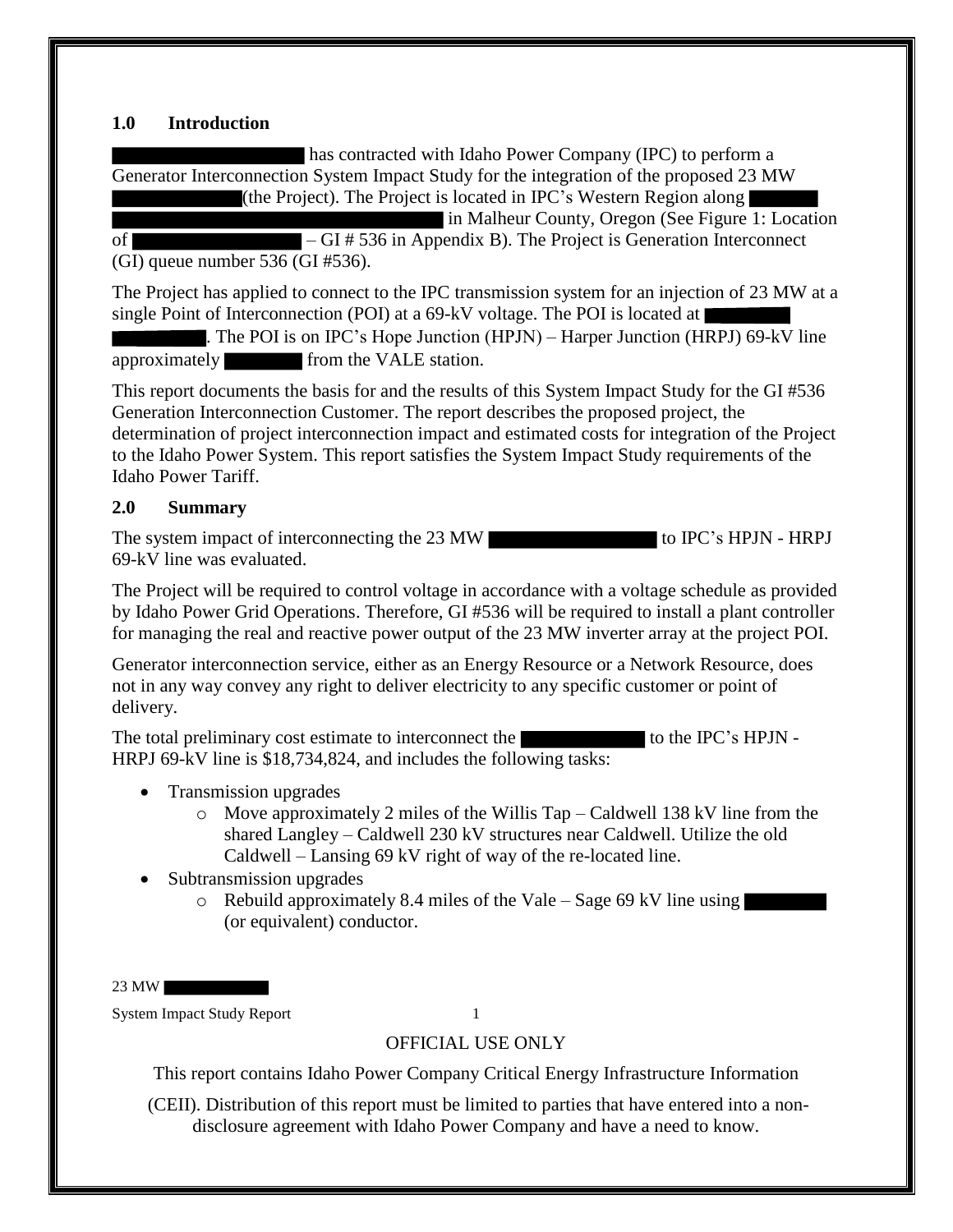- $\circ$  Rebuild approximately 12.8 miles of the Vale Malheur Bute 69 kV line using (or equivalent) conductor.
- o Rebuild approximately 5.5 miles of the Malheur Bute Ontario 69 kV line using (or equivalent) conductor.
- o Rebuild approximately 4.3 miles of the Nyssa Apple Valley Junction 69 kV line using (or equivalent) conductor
- o Upgrade 69-kV voltage regulator at VALE substation
- Substation upgrades
	- o Yard preparation of fenced yard
	- o Prefab control building with AC and DC systems installed
	- o Conduits and yard cables run between all yard apparatus/equipment and the control building
	- o 69-kV circuit breaker with disconnects
	- o Instrumentation transformers for protective relaying and metering
	- o Interconnect package
		- SEL 421/411L Protective relaying panels with PMU capability
		- SEL 2506 mirror bit boxes with fiber communications
		- Interconnect metering

#### • SCADA.

The cost estimate includes direct equipment and installation labor costs, indirect labor costs and general overheads, and a contingency allowance. These are cost estimates only and final charges to the customer will be based on the actual construction costs incurred. It should be noted that the preliminary cost estimate of \$18,734,824 does not include the cost of the customer's owned equipment to construct the solar generation site or required communication circuits.

#### **3.0 Scope of Interconnection Transmission System Impact Study**

The Interconnection Transmission System Impact Study was completed, in accordance with Idaho Power Company Standard Generator Interconnection Procedures, to provide an evaluation of the system impacts of the interconnection of the proposed generating project to the Idaho Power system. As listed in the Interconnection Transmission System Impact Study agreement, the Interconnection Transmission System Impact Study report provides the following information:

- identification of additional transformer load tap changer operations, voltage fluctuations (flicker) and additional feeder losses.
- identification of required reactive power support.
- identification of islanding conditions.
- identification of any circuit breaker short circuit capability limits exceeded as a result of the interconnection.

23 MW

System Impact Study Report 2

### OFFICIAL USE ONLY

This report contains Idaho Power Company Critical Energy Infrastructure Information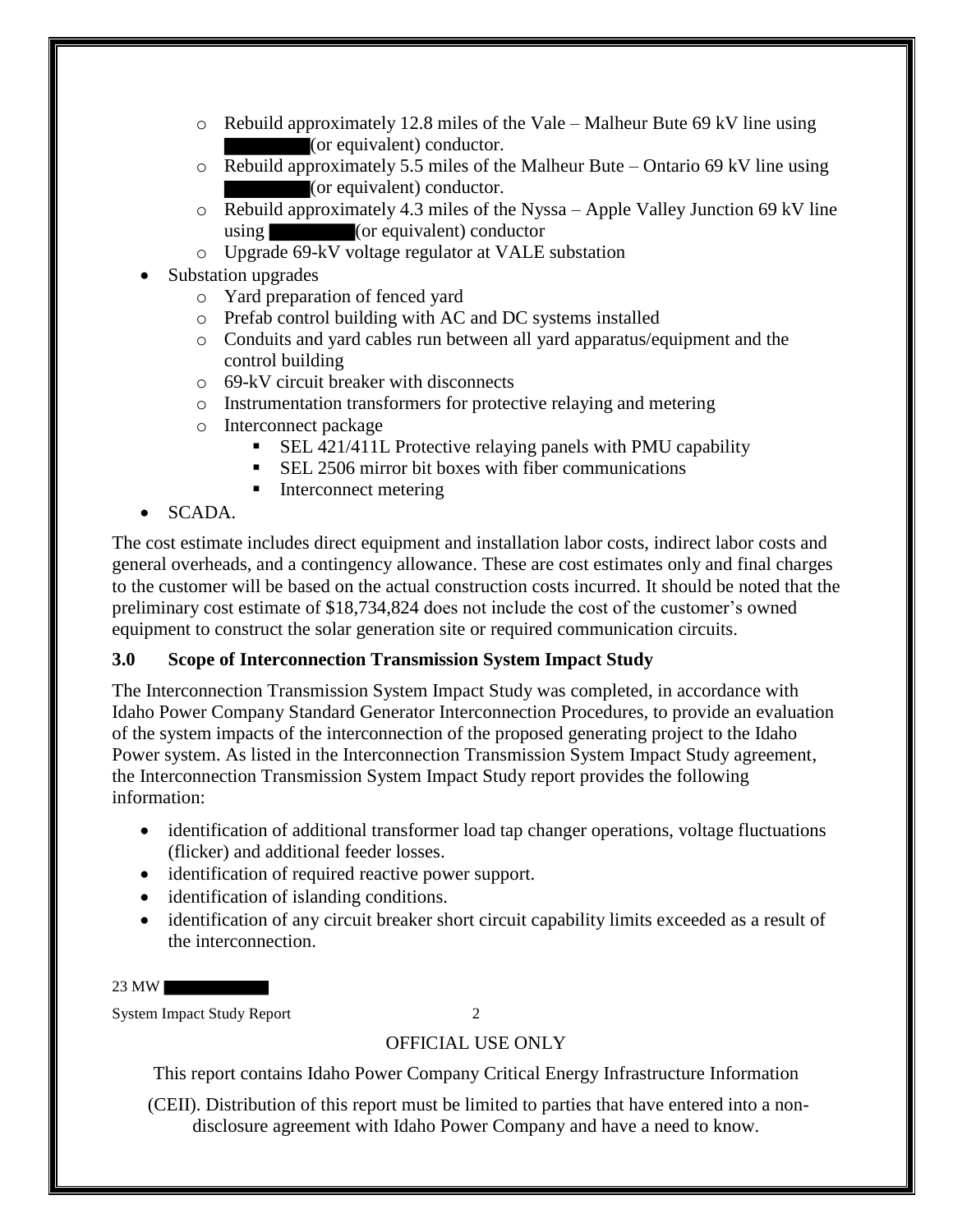- identification of any thermal overload or voltage limit violations resulting from the interconnection.
- identification of any angular instability.
- description and non-binding estimated cost of facilities required to interconnect the Small Generating Facility to the IPC System and to address the identified short circuit and power flow issues.

All other proposed generation projects prior to this project in the Generator Interconnect queue were considered in this study. A current list of these projects can be found in the Generation Interconnection folder located on the Idaho Power web site at the link shown below:

**http://www.oatioasis.com/ipco/index.html**.

#### **4.0 Description of Proposed Generating Project**

, GI #536, consists of a single 23 MW photovoltaic solar plant which requested to be connected to Idaho Power's HPJN - HRPJ 69-kV line. The Project will need to install a plant controller for managing the real and reactive power output. The supplied single line drawing shows the project using **inverters**. Thirteen groups of twenty inverters will be connected to 2.0 MVA transformers to step-up the voltage from 800 V to 34.5 kV. The thirteen transformers will be connected to the GSU 34.5 kV / 69kV transformer with an  $18 / 24 / 30$  MVA capacity.

Idaho Power does not inverters to be connected to the distribution or transmission system. The project will need to propose a different inverter if it chooses to move to the next stage of the interconnection process.

#### **5.0 Description of Transmission Facilities**

The Project's impact on the Brownlee East transmission path (WECC Path #55) was evaluated in this Transmission System Impact Study. In addition, the Idaho-Northwest transmission path (WECC Path #14) which is in series with the Brownlee East transmission path was studied at its rated West-to-East transfer capacity.

The Idaho-Northwest transmission path (WECC Path #14) is defined as the sum of the flows on the following five lines:

- Oxbow-Lolo 230kV
- Hells Canyon-Hurricane 230kV
- North Powder-La Grande 230kV
- Hines-Harney 115kV
- Hemingway-Summer Lake 500kV

The Brownlee East transmission path (WECC Path #55) is defined as the sum of the flows on the following seven lines:

23 MW

System Impact Study Report 3

### OFFICIAL USE ONLY

This report contains Idaho Power Company Critical Energy Infrastructure Information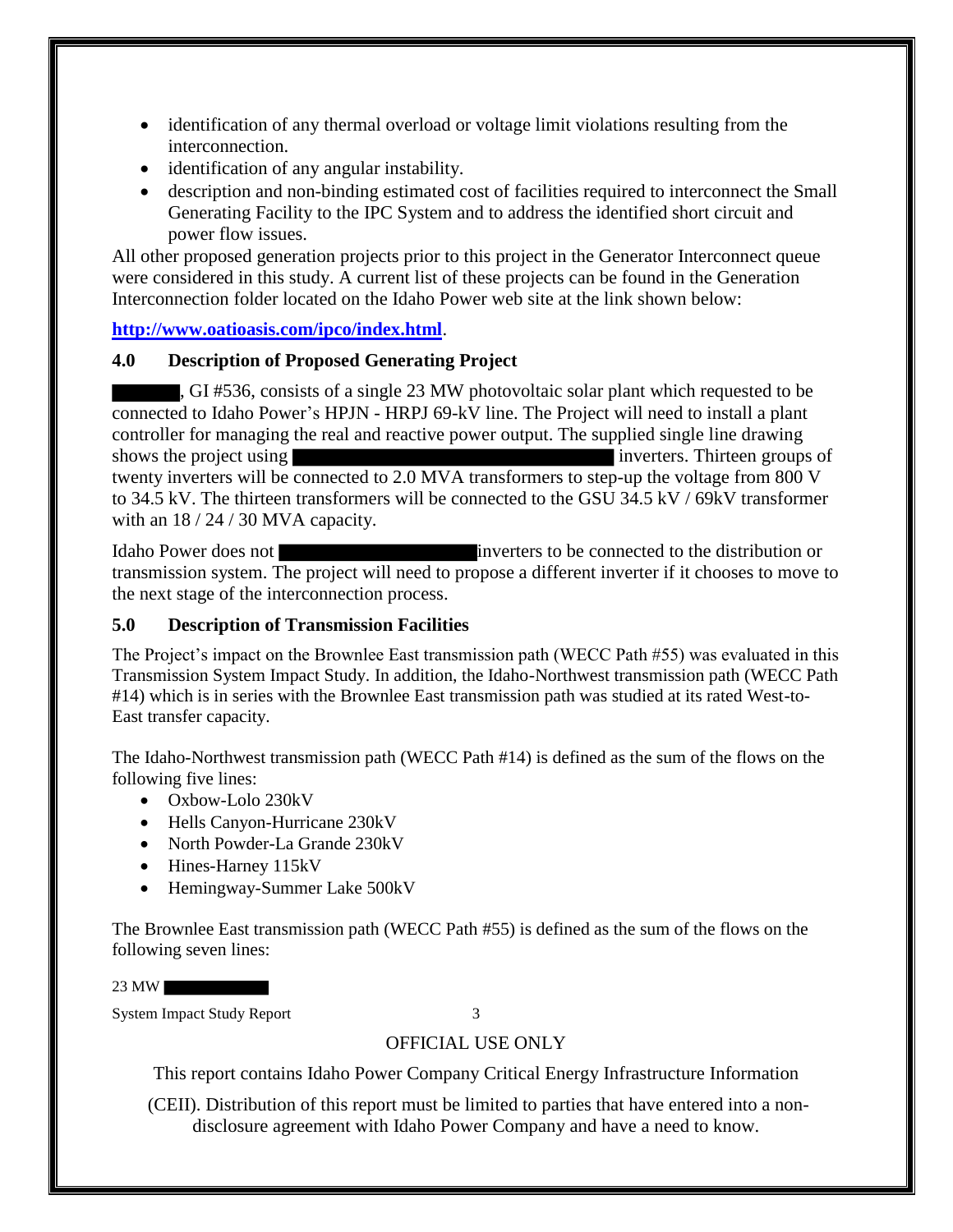- Brownlee-Boise Bench #1 230kV
- Brownlee-Boise Bench #2 230kV
- Brownlee-Boise Bench #3 230kV
- Brownlee-Horse Flat #4 230kV
- Brownlee-Ontario 230kV
- Oxbow-Starkey 138kV
- Quartz-Ontario 138kV

For this generation interconnection Transmission System Impact Study, the flow on the Path 14 Idaho-Northwest transmission path was modeled at MW West-to-East and the Brownlee East transmission path was modeled at MW West-to-East. The paths were stressed to these specific levels in order to determine if the addition of the Project's 23 MW degraded the existing Brownlee East path's transfer capability.

#### **6.0 Description of Power Flow Case**

This study utilized the WECC approved 19hs3a1 Heavy Summer operating case as the starting point of the studies. Two power flow cases were developed:

- The "Base Case" with projects earlier in the queue added, but not the Project.
- The "Second Case" with projects earlier in the queue and the Project added.

The pre-contingency flows across the Idaho-Northwest and the Brownlee East paths/cut-planes were modeled at their respective ratings (see Section 5.0). Flow in each path is modeled in this manner in order to capture the potential impact of the Project on the existing capabilities of the surrounding paths and the interconnected transmission systems. Performing the studies at these levels will ensure that the Total Transfer Capability of the adjacent paths are not impacted by the Project.

In addition to the 19hs3a Heavy Summer operating case, a light-load operating case was developed for the IPC 69 kV sub-transmission system. The limits used for this analysis are as follows:

- 1. Voltage magnitude during normal operating steady-state must remain between 0.93 per unit and 1.05 per unit. If the post-transient voltage deviates from this range during N-1 conditions and an operating procedure can be taken to return the voltage to the required range without creating a four-terminal line, then network upgrades are not required.
- 2. Line loading must be less than 100% of line rating during normal steady-state operation. Steady-state line loading above 100% requires network upgrades.

23 MW

System Impact Study Report 4

#### OFFICIAL USE ONLY

This report contains Idaho Power Company Critical Energy Infrastructure Information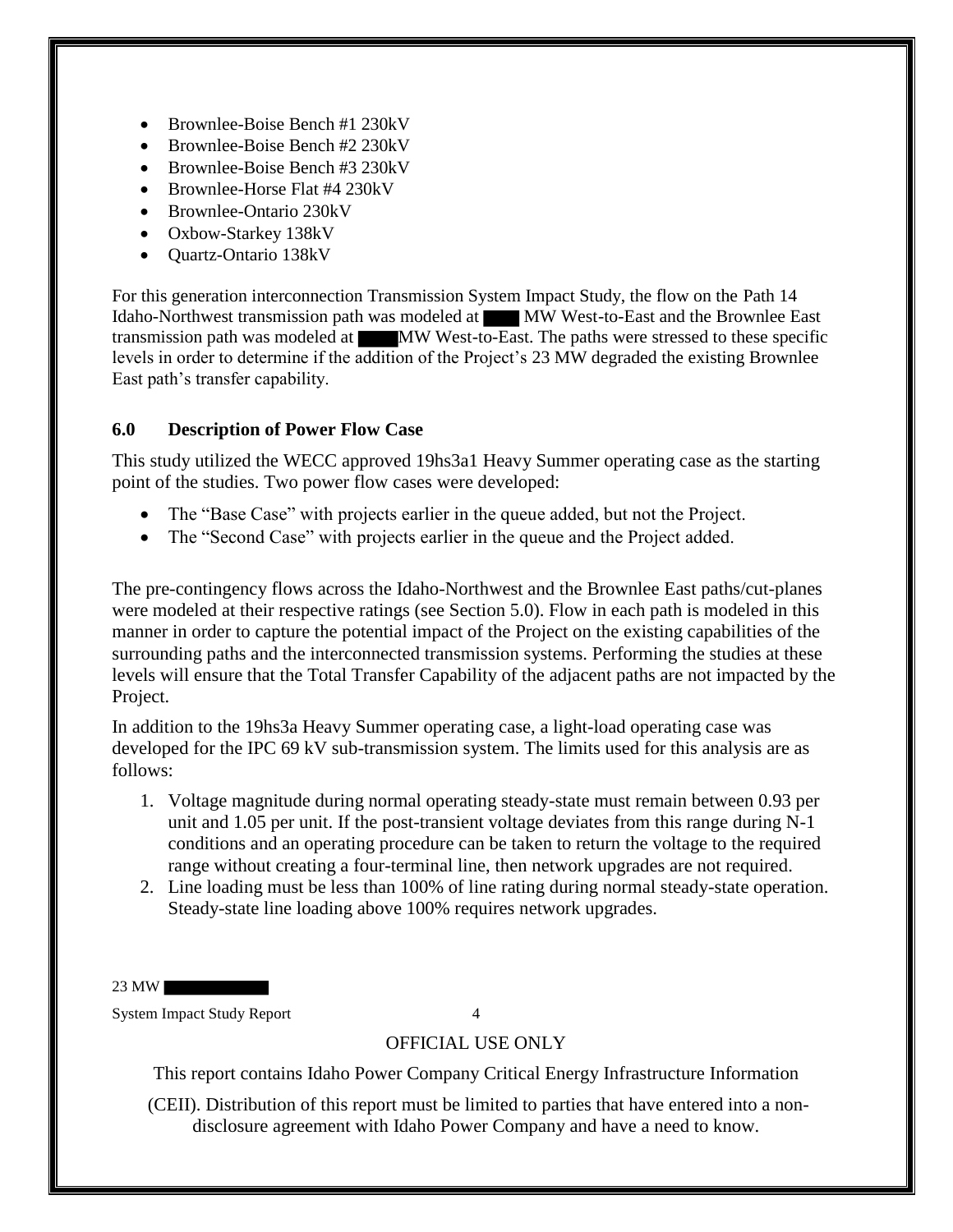3. Post-transient line overloading that does not exceed the emergency line rating resulting from an N-1 contingency is acceptable if an operating procedure can be taken to reduce the line loading below 100% without creating a four-terminal line.

Post-transient line loading above the emergency line rating resulting from an N-1 contingency requires network upgrades.

#### **7.0 Power Flow Analysis Study Results**

Results from the stressed Heavy summer operating case indicate the addition of the GI #536 project will result in contingency violations that would impact the Total Transfer Capability of the adjacent Path 55 Brownlee East transmission path. Five contingencies resulted in critical (Exceeded emergency rating) post-transient contingency violations.

- 1.
	- a. This contingency results in a post-transient overload violating the emergency rating of the Nyssa – Apply Valley Junction 69kV line, which requires network upgrades.

#### 2.

a. This contingency results in a post-transient overload violating the emergency rating of the Nyssa – Apply Valley Junction 69kV line, which requires network upgrades.

#### 3.

- a. This contingency results in a post-transient overload violating the emergency rating of the Nyssa – Apply Valley Junction 69kV line, which requires network upgrades.
- 4.
- a. This contingency results in a post-transient overload violating the emergency rating of the Nyssa – Apply Valley Junction 69kV line, which requires network upgrades.
- 5.
- a. This contingency results in a post-transient overload violating the emergency rating of the Brownlee – Boise Bench #1  $&$  #2 230kV lines, which requires network upgrades.
- b. This contingency results in a post-transient overload violating the emergency rating of the Emmett – Spring Valley Tap 138kV line, which requires network upgrades.
- c. This contingency results in a post-transient overload violating the emergency rating of the Spring Valley Tap – Hidden Springs 138kV line, which requires network upgrades.

23 MW

System Impact Study Report 5

#### OFFICIAL USE ONLY

This report contains Idaho Power Company Critical Energy Infrastructure Information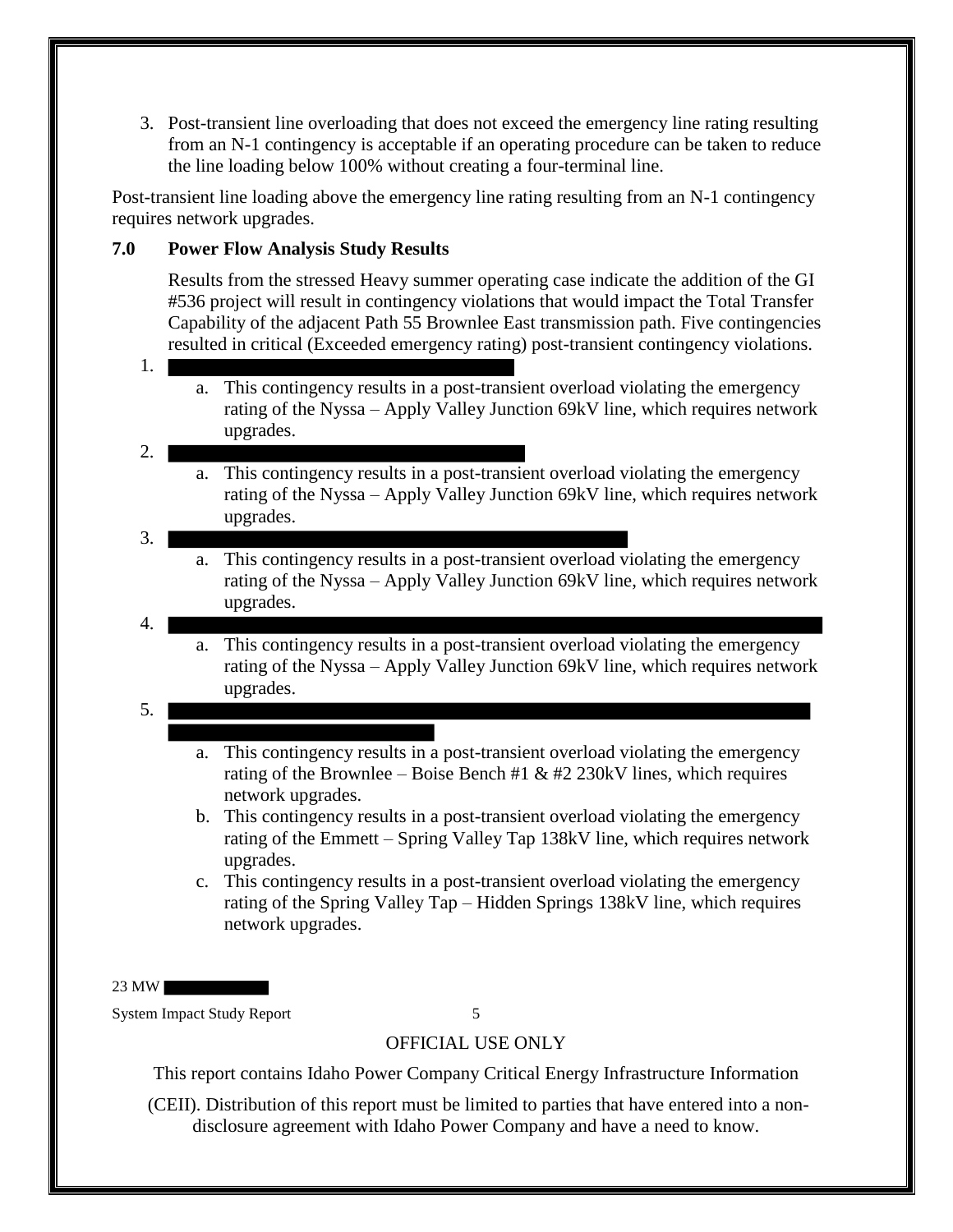Results from the light load spring operating case indicate the addition of the GI #536 project will result in contingency violations that would impact the 69-kV system. Two contingencies resulted in critical (Exceeded emergency rating) post-transient contingency violations.

- i.
- 
- a. This contingency results in a post-transient overload violating the emergency rating of the Vale – Malheur Bute - Ontario 69 kV line, which requires network upgrades.
- ii.
- a. This contingency results in a post-transient overload violating the emergency rating of the Vale – Sage 69 kV line, which requires network upgrades

#### **8.0 Description of Substation Facilities**

The HPJN – HRPJ line is radially fed by IPC's 69/12.5 kV VALE substation in Malheur County, Oregon.

### **9.0 Description of Distribution Facilities**

No distribution facilities are affected by the Project.

### **10.0 Short Circuit Study Results**

The Project must be a source of ground current for line relaying. This is typically achieved through the proper selection of transformer configurations. For example, an autobank with a delta tertiary is a source of ground current, (other configurations can and do exist).

The fault duty at the approximate POI (with no Project modeling) is as follows.

Single-Line-to-Ground Fault Duty  $=$   $\blacksquare$  A

Line-to-Line Fault Duty  $=$   $\blacksquare$  A

Three-Phase Fault Duty  $=$   $\blacksquare$  A

The sequence network reductions at the point of interconnection are as follows.

Positive Sequence:

Negative Sequence:

Zero Sequence:

## **11.0 Description of Required Facility Upgrades**

The following upgrades will be required to IPC-owned facilities to facilitate the interconnection of GI #536:

23 MW

System Impact Study Report 6

## OFFICIAL USE ONLY

This report contains Idaho Power Company Critical Energy Infrastructure Information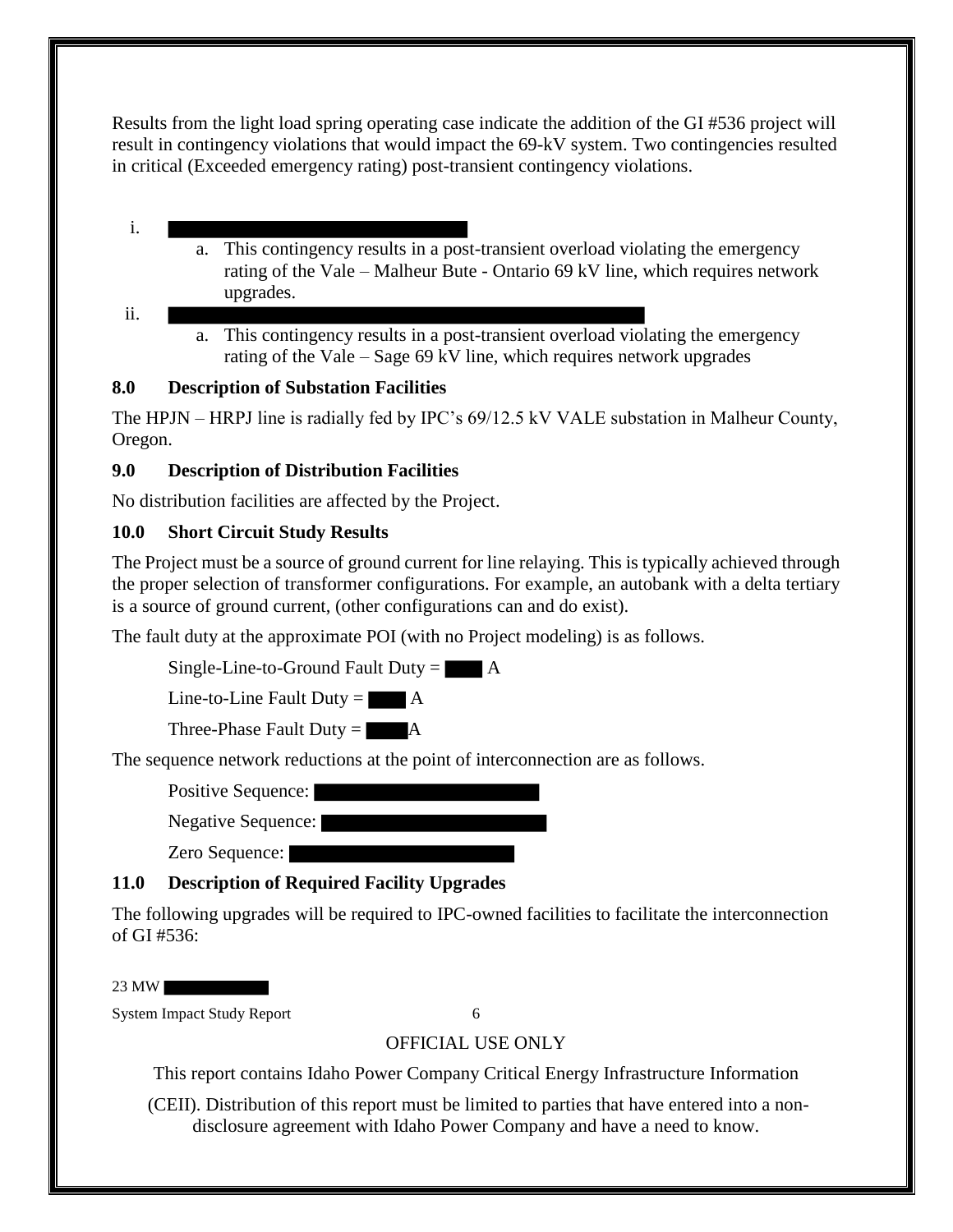- Transmission upgrades
	- o Move approximately 2 miles of the Willis Tap Caldwell 138 kV line from the shared Langley – Caldwell 230 kV structures near Caldwell. Utilize the old Caldwell – Lansing 69 kV right of way of the re-located line.
- Subtransmission upgrades
	- $\circ$  Rebuild approximately 8.4 miles of the Vale Sage 69 kV line using (or equivalent) conductor.
	- o Rebuild approximately 12.8 miles of the Vale Malheur Bute 69 kV line using (or equivalent) conductor.
	- o Rebuild approximately 5.5 miles of the Malheur Bute Ontario 69 kV line using (or equivalent) conductor.
	- o Rebuild approximately 4.3 miles of the Nyssa Apple Valley Junction 69 kV line using (or equivalent) conductor.
	- o Upgrade 69-kV voltage regulator at VALE substation
- Substation upgrades
	- o Yard preparation of fenced yard
	- o Prefab control building with AC and DC systems installed
	- o Conduits and yard cables run between all yard apparatus/equipment and the control building
	- o 69-kV circuit breaker with disconnects
	- o Instrumentation transformers for protective relaying and metering
	- o Interconnect package
		- SEL 421/411L Protective relaying panels with PMU capability
		- SEL 2506 mirror bit boxes with fiber communications
		- Interconnect metering
- SCADA.

See the conceptual-level cost estimate in Table 1.

Table 1 Conceptual-level Cost Estimate for GI #536

| Item of Work                                      | <b>Estimate</b> |
|---------------------------------------------------|-----------------|
| Generation interconnection and protection package | \$1,484,800     |
| Substation upgrades                               | \$92,800        |

23 MW

System Impact Study Report 7

#### OFFICIAL USE ONLY

This report contains Idaho Power Company Critical Energy Infrastructure Information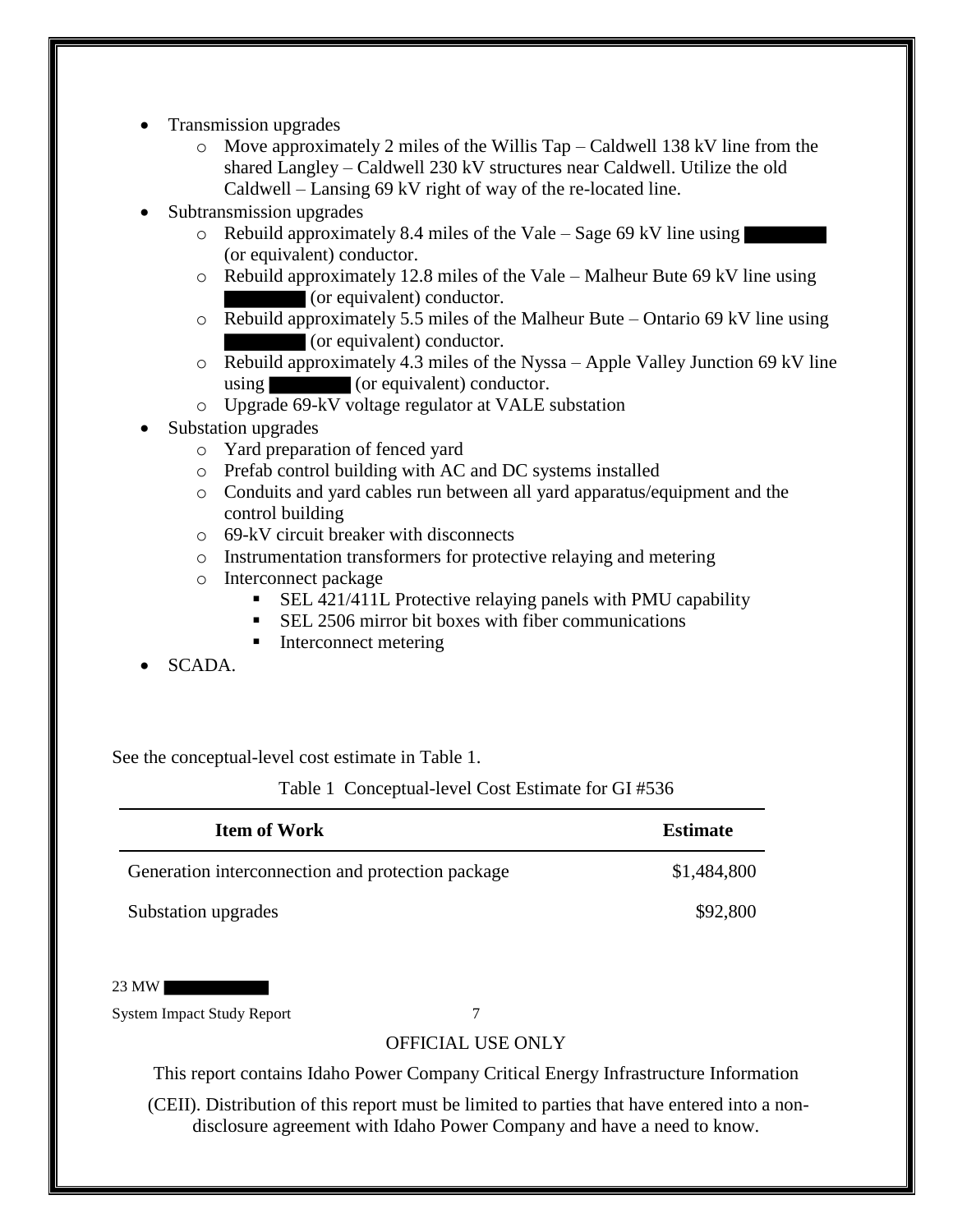| Transmission upgrades                                    | \$12,533,800 |
|----------------------------------------------------------|--------------|
|                                                          |              |
| Unloaded costs                                           | \$14,111,400 |
| Contingency $20\%$ (1)                                   | \$2,822,280  |
| Total unloaded costs                                     | \$16,933,680 |
| Overheads (2)                                            | \$1,801,144  |
| Total loaded costs                                       | \$18,734,824 |
| Total Conceptual-level Cost Estimate in 2019 dollars (3) | \$18,734,824 |

(1) Contingency is added to cover the unforeseen costs in the estimate. These costs can include unidentified design components, material cost increases, labor estimate shortfalls, etc.

(2) Overhead costs cover the indirect costs associated with the Project.

(3) This cost estimate includes direct equipment, material, labor, overheads, and contingency as shown.

- Note that these estimates do not include the cost of:
	- o The customer's equipment/facilities.
	- o The land needed for the interconnection yard. This land will be IPC owned but is the responsibility of the interconnection customer to permit and purchase.
	- o The cost of the dedicated communications circuits required.
		- Interconnection Customer to provide one dedicated 64 kilo-bit per second DDS leased line communications circuit between the POI and IPC Boise Bench substation for PMU data.
		- Interconnection Customer to provide one dedicated 64 kilo-bit per second DDS leased line communications circuit between the POI and IPC Boise Bench substation for SCADA data.
		- Interconnect Customer to provide one POTS (Plain Old Telephone Service) dial-up circuit for querying the revenue meter at the generation interconnection site. The dial-up circuit should be of sufficient quality to accommodate a dial-up modem connection.

23 MW

System Impact Study Report 8

#### OFFICIAL USE ONLY

This report contains Idaho Power Company Critical Energy Infrastructure Information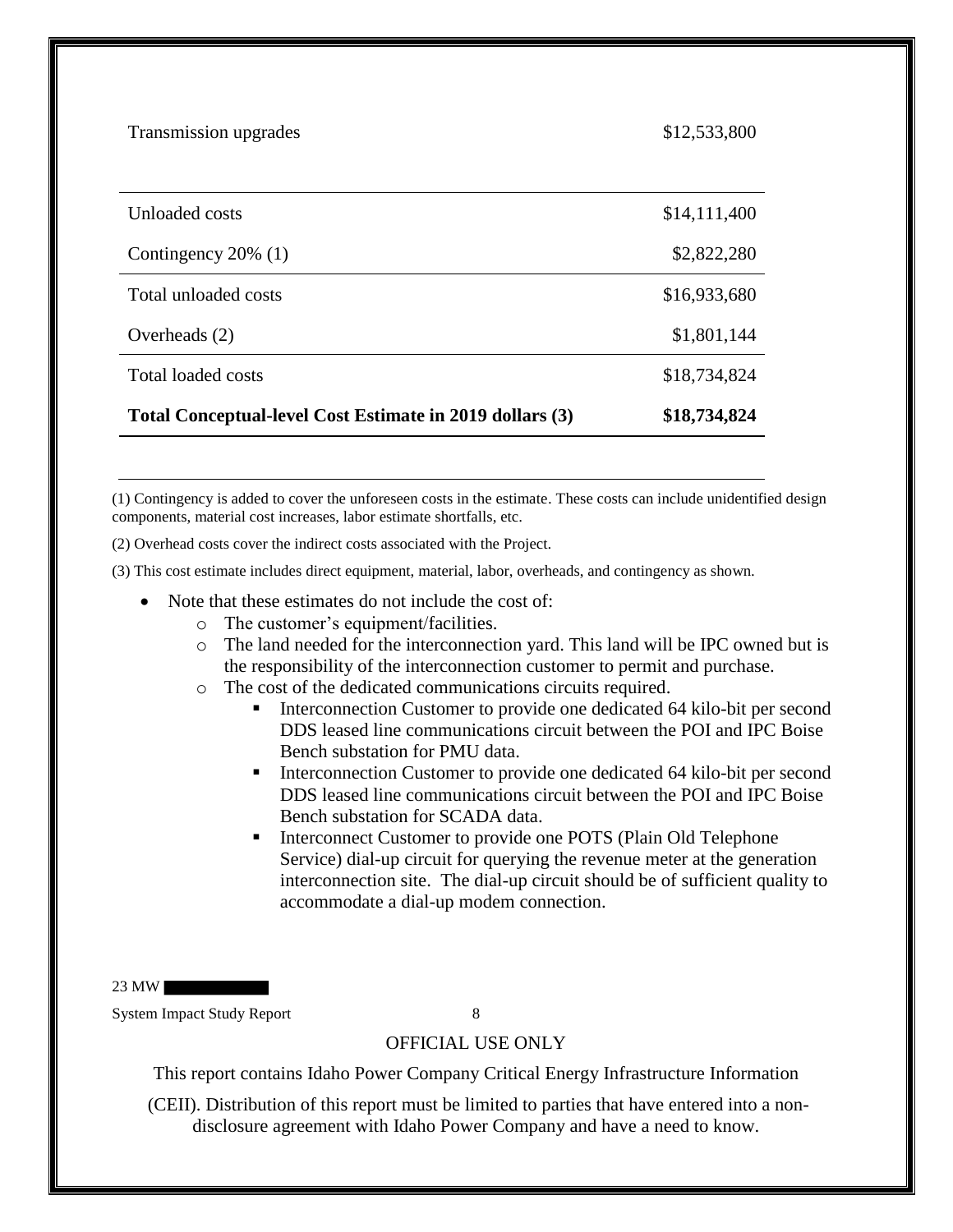- o Any 69 kV connection between the Project and the POI including the line termination apparatus. These facilities will be constructed, owned and operated by the Interconnection Customer.
- The overhead rates are subject to change during the year and tax gross-up percentages vary from year to year.
- These are estimated costs only and final charges to the customer will be based on the actual construction costs incurred, including overheads and tax gross-up.
- These are non-binding conceptual level cost estimates that will be further refined upon the request and completion of Transmission and Distribution Facility Studies.

Cost estimates include direct equipment and installation labor costs, indirect labor costs and general overheads, and a contingency allowance. These are preliminary cost estimates only and final charges to the customer will be based on the actual construction costs incurred

#### **12.0 Description of Operating Requirements**

The Project shall be capable of injecting reactive power (over-excited) and absorbing reactive power (under-excited) equal to 44% of its rated capacity at all active power output between 20% and 100%.



**Figure 1 Operating requirements**

23 MW

System Impact Study Report 9

#### OFFICIAL USE ONLY

This report contains Idaho Power Company Critical Energy Infrastructure Information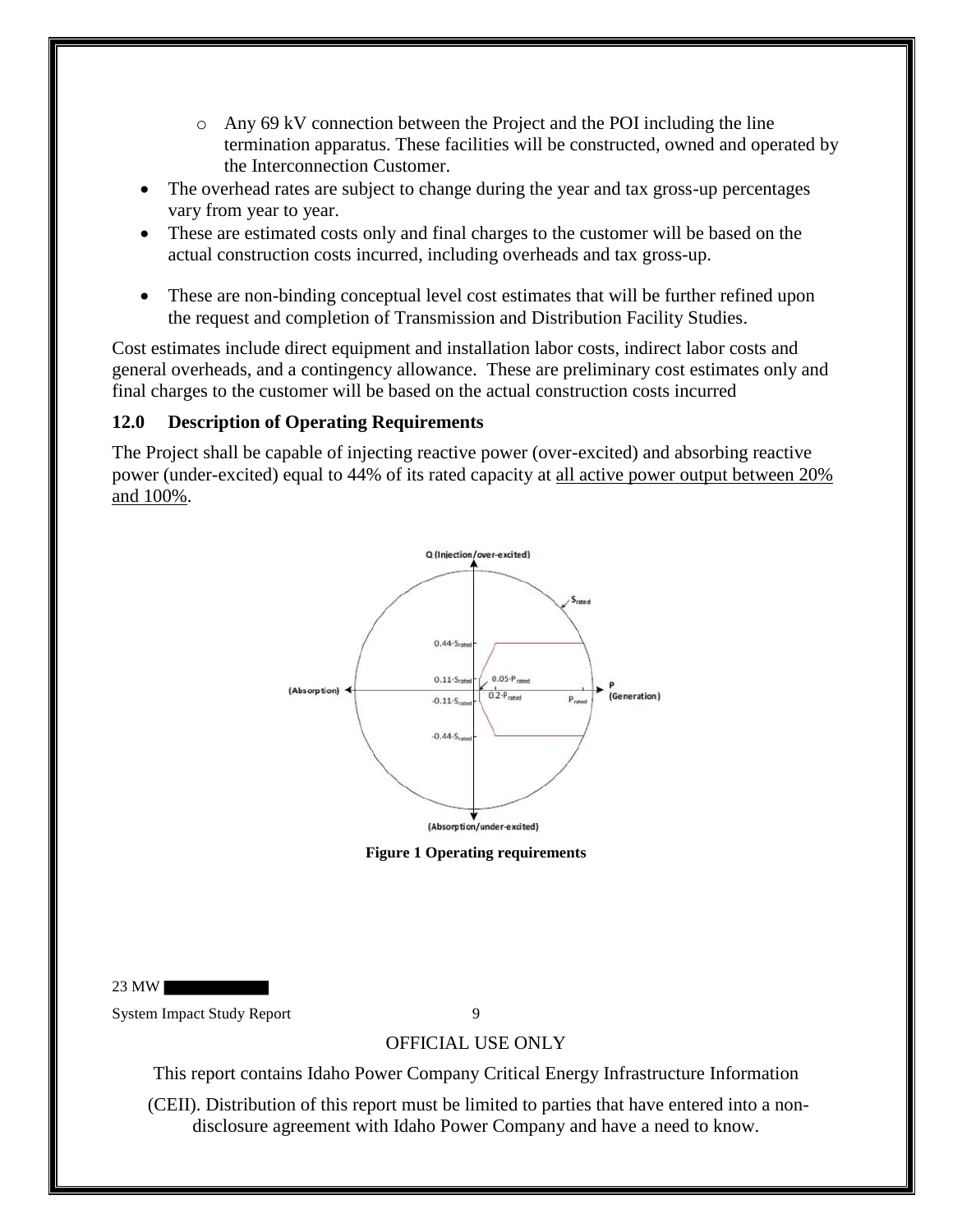The inverter(s) will be required to have the UL 1741SA certification prior to the installation and be approved by Idaho Power cybersecurity group.

The Project will be required to control voltage in accordance with a voltage schedule as provided by Idaho Power Grid Operations. Therefore, GI #536 will be required to install a plant controller for managing the real and reactive power output of the 23 MW inverter system at the project POI.

Voltage flicker at startup and during operation will be limited to less than 5% as measured at the POI. The allowable voltage flicker limit is further reduced during operation due to multiple voltage fluctuations per hour or minute, per Idaho Power's T&D Advisory Information Manual.

The Project is required to comply with the applicable voltage fluctuation limits found in IEEE Standard 1453-2004 *IEEE Recommended Practice for Measurement and Limits of Voltage Fluctuations and Associated Light Flicker on AC Power Systems.* 

The project is required to comply with the applicable Voltage and Current Distortion Limits found in IEEE Standard 519-2014 *IEEE Recommended Practices and Requirements for Harmonic Control in Electrical Power Systems*.

Additional operating requirements for the Project may be identified in the System Impact Study when it is performed.

#### **13.0 Conclusion**

The requested interconnection of the  $\overline{G}$ , GI #536, to Idaho Power's system was studied for impact to the IPC electrical transmission and distribution system.

The results of this study list the modifications and networks upgrades required to interconnect the GI #536, to the existing Idaho Power system. The proposed inverter does not meet Idaho Power criteria and will have to be replaced by an inverter that meets all of Idaho Power requirements.

All generation projects in the area ahead of the Project in the IPC generation interconnection queue and their associated transmission system improvements were modeled in a preliminary power flow analysis to evaluate the feasibility of interconnecting GI #536. The results and conclusions of this System Impact Study are based on the realization of these projects in the unique queue/project order.

The estimated cost to interconnect GI #536 to the IPC system at the 69-kV point of interconnection considered in this study is approximately \$18,734,824.

Generator interconnection service, either as an Energy Resource or a Network Resource, does not in any way convey any right to deliver electricity to any specific customer or point of delivery. Transmission requirements to integrate the Project will be determined during the System Impact Study phase of the generator interconnection process.

23 MW

System Impact Study Report 10

### OFFICIAL USE ONLY

This report contains Idaho Power Company Critical Energy Infrastructure Information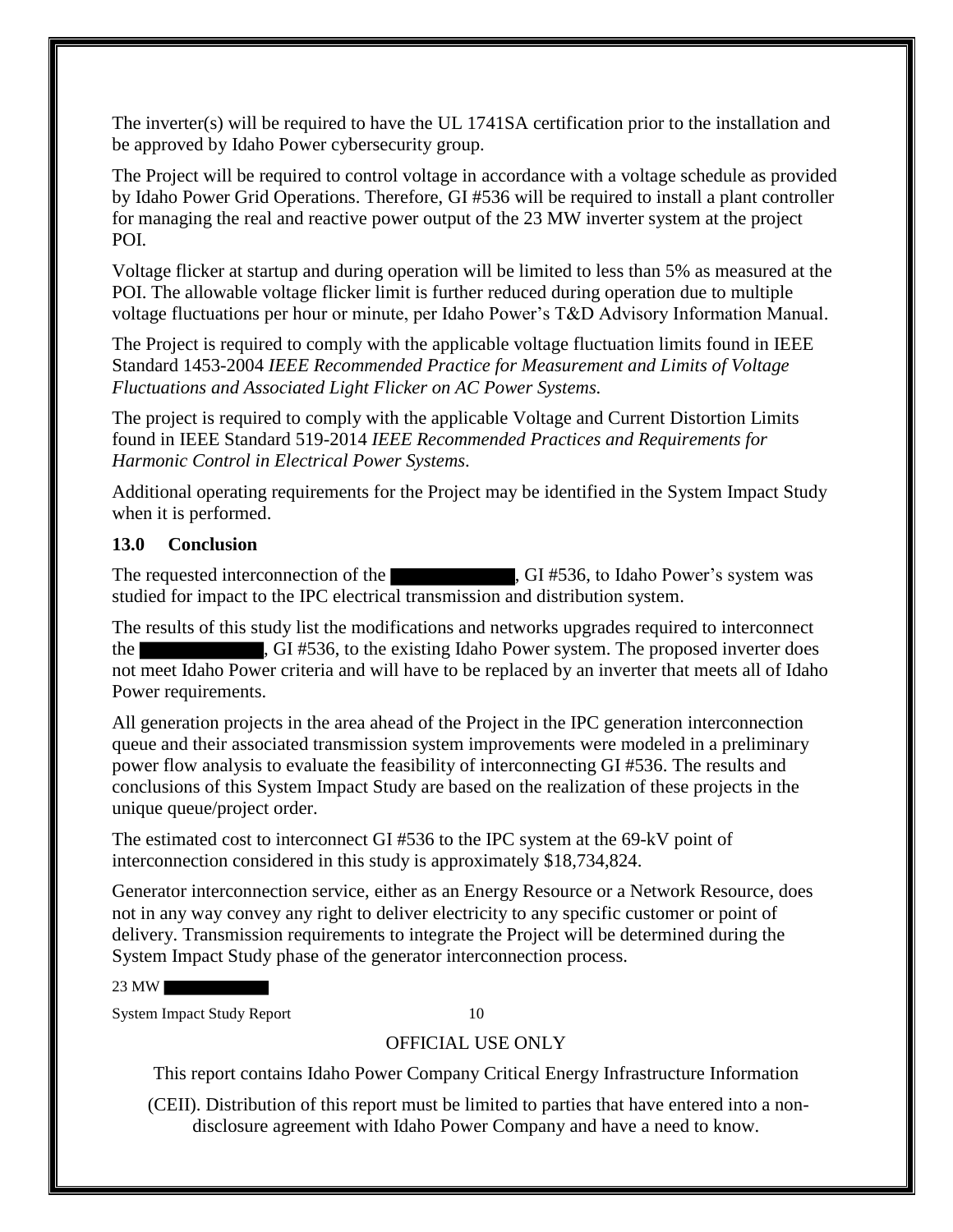#### **APPENDIX A**

#### **A-1.0 Method of Study**

The Transmission System Impact Study plan inserts the Project up to the maximum requested injection into the selected Western Electricity Coordinating Council (WECC) power flow case and then, using Power World Simulator or GE's Positive Sequence Load Flow (PSLF) analysis tool, examines the impacts of the new resource on Idaho Power's transmission system (lines, transformers, etc.) within the study area under various operating and outage scenarios. The WECC and Idaho Power reliability criteria and Idaho Power operating procedures were used to determine the acceptability of the configurations considered. The WECC case is a recent case modified to simulate stressed but reasonable pre-contingency energy transfers utilizing the IPC system. For distribution feeder analysis, Idaho Power utilizes DNV·GL's Synergi Electric software and EPRI's OpenDSS software.

#### **A-2.0 Acceptability Criteria**

The following acceptability criteria were used in the power flow analysis to determine under which system configuration modifications may be required:

The continuous rating of equipment is assumed to be the normal thermal rating of the equipment. This rating will be as determined by the manufacturer of the equipment or as determined by Idaho Power. Less than or equal to 100% of continuous rating is acceptable.

Idaho Power's Voltage Operating Guidelines were used to determine voltage requirements on the system. This states, in part, that distribution voltages, under normal operating conditions, are to be maintained within plus or minus 5% (0.05 per unit) of nominal at each meter or POI on the feeder. Therefore, voltages greater than or equal to 0.95 pu voltage and less than or equal to 1.05 pu voltage are acceptable.

Voltage flicker during the starting or stopping of the generator will be limited to less than 5% as measured at the POI. Allowable voltage flicker limit is further reduced during operation due to multiple voltage fluctuations per hour or minute, per Idaho Power's T&D Advisory Information Manual.

Idaho Power's Reliability Criteria for System Planning was used to determine proper transmission system operation.

All customer generation must meet IEEE 519, IEEE1453, IEEE1547, and ANSI C84.1 Standards.

All other applicable national and Idaho Power standards and prudent utility practices were used to determine the acceptability of the configurations considered.

*23 MW*

System Impact Study Report 11

#### OFFICIAL USE ONLY

This report contains Idaho Power Company Critical Energy Infrastructure Information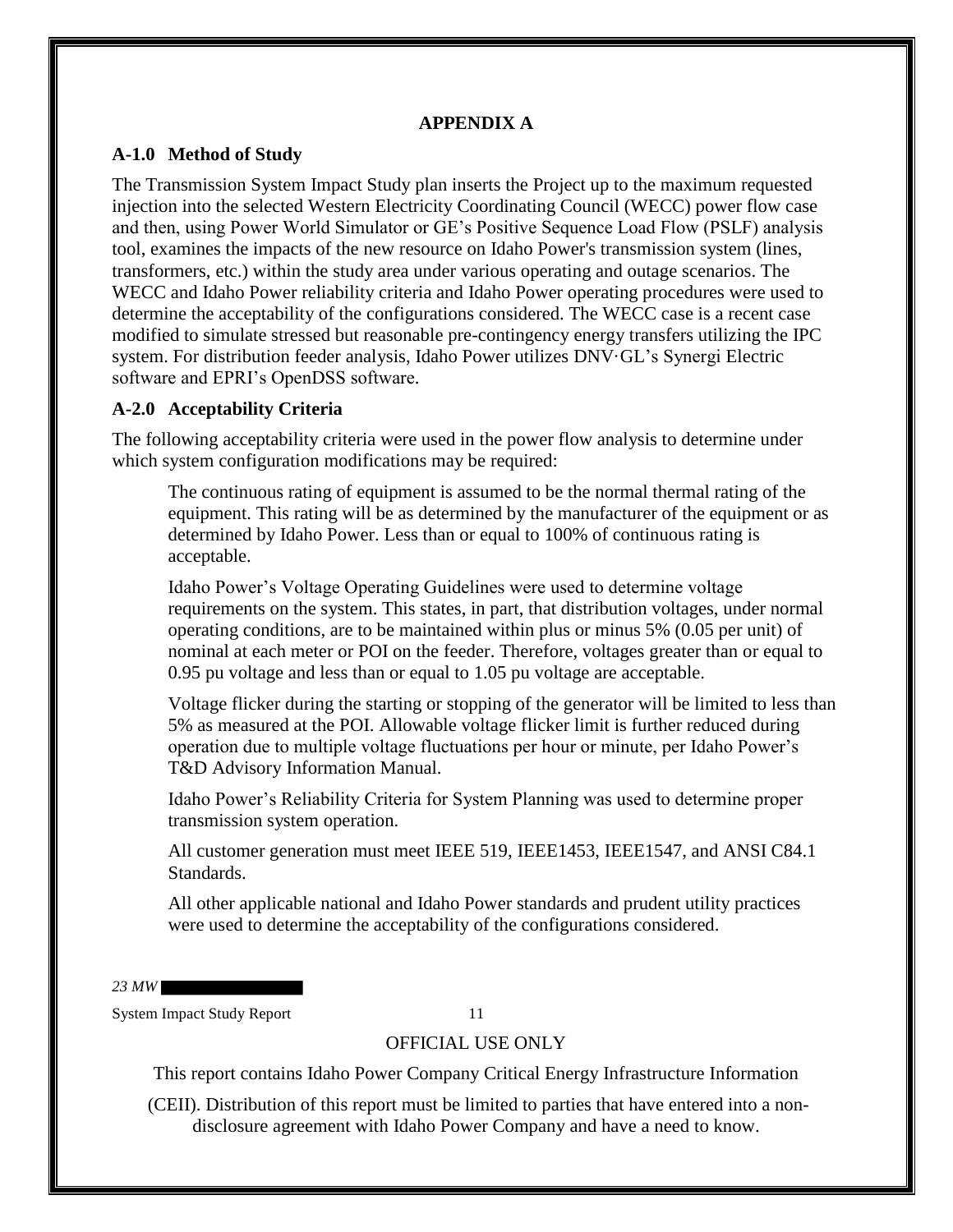The stable operation of the system requires an adequate supply of volt-amperes reactive (VARs) to maintain a stable voltage profile under both steady-state and dynamic system conditions. An inadequate supply of VARs will result in voltage decay or even collapse under the worst conditions.

Equipment/line/path ratings used will be those that are in use at the time of the study or that are represented by IPC upgrade projects that are either currently under construction or whose budgets have been approved for construction in the near future. All other potential future ratings are outside the scope of this study. Future transmission changes may, however, affect current facility ratings used in the study.

#### **A-3.0 Grounding Guidance**

IPC requires interconnected transformers on the distribution system to limit their ground fault current to 20 amps at the Point of Interconnection.

#### **A-4.0 Electrical System Protection Guidance**

IPC requires electrical system protection per Requirements for Generation Interconnections found on the Idaho Power Web site,

**http://www.idahopower.com/pdfs/BusinessToBusiness/facilityRequirements.pdf**

#### **A-5.0 WECC Coordinated Off-Nominal Frequency Load Shedding and Restoration Requirements**

IPC requires frequency operational limits to adhere to WECC Under-frequency and Overfrequency Limits per the WECC Coordinated Off-Nominal Frequency Load Shedding and Restoration Requirements available upon request.

23 MW

System Impact Study Report 12

### OFFICIAL USE ONLY

This report contains Idaho Power Company Critical Energy Infrastructure Information